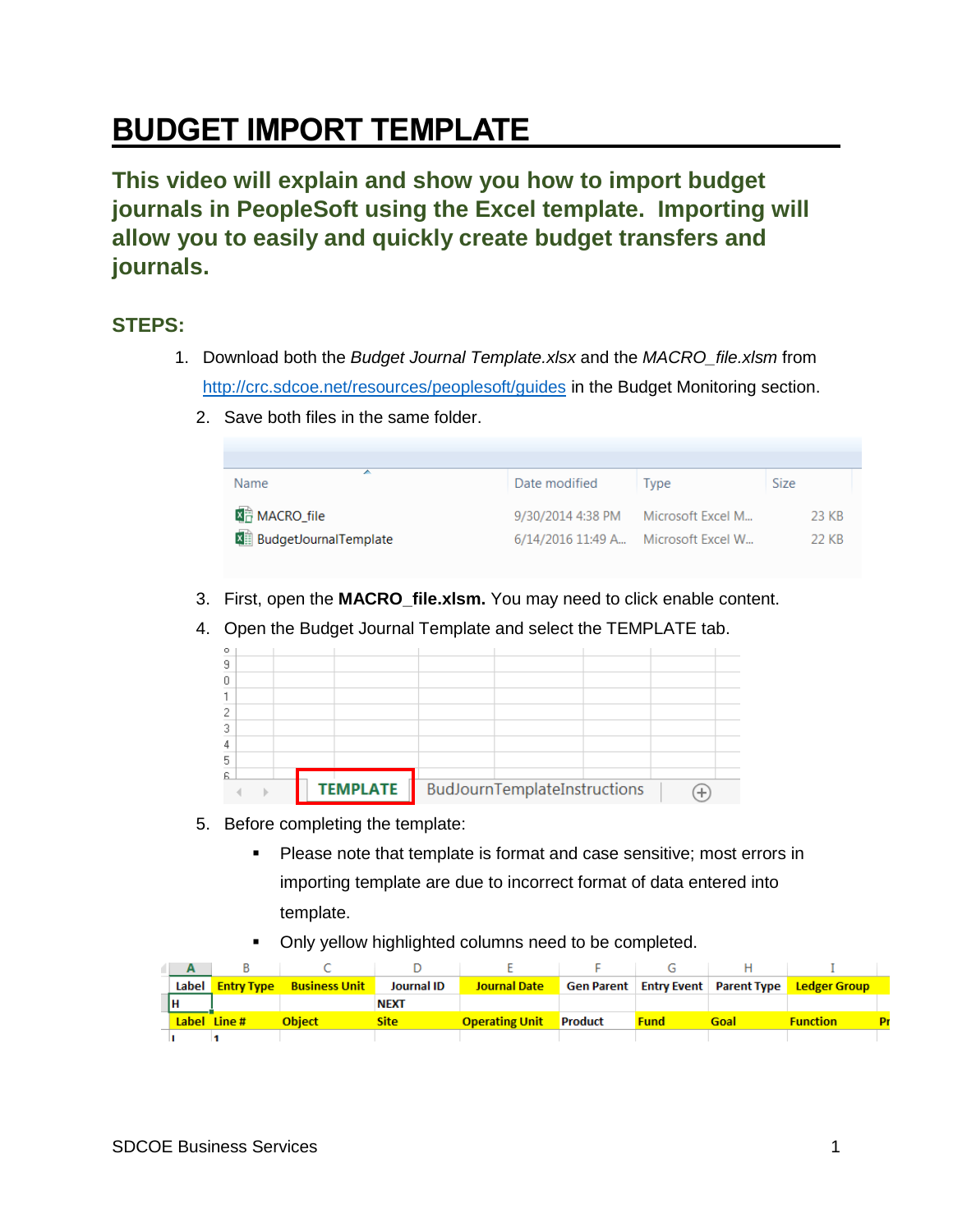6. For Entry Type, Cell B2, enter either 1 for Budget Journal or 2 for Budget Transfer. In this example we are creating a Budget Transfer.



7. For Business Unit, cell C2, enter your 5 digit business unit. In this example, we are using 09900.



8. For Journal Date, enter the 2 digit month, 2 digit day and 4 digit year. The date needs to be 8 numeric digits, no other characters. **This is commonly the cause of import errors so be sure not to use hyphens or slashes.** We will enter 07012016.



9. For Ledger Group, Cell I2, enter either KK\_DETAIL for expense or KK\_REVENUE for revenue. This must be entered in all capital letters with an underscore between KK and either detail or revenue. In this example, we will enter KK\_DETAIL.



10. The Description in cell J2 is optional. It is limited to 30 characters. You can leave this blank and complete in PeopleSoft after the file has been uploaded. In this example, we will leave the description blank.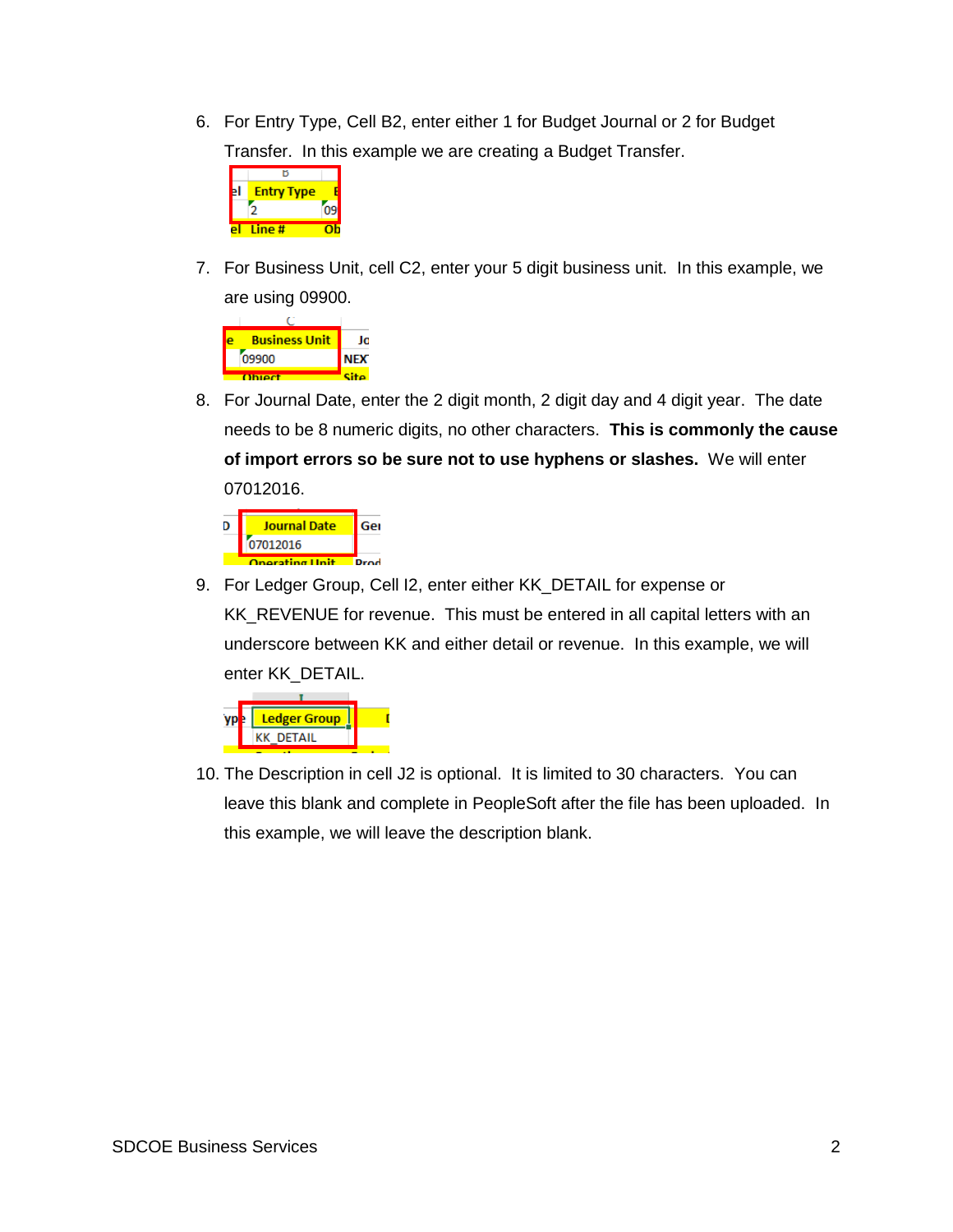- 11. Next, complete the budget lines.
	- Column A, Label, is always a capital "L" and needs to be entered for each line used. In this example, we have 2 lines, so we will enter capital "L" in each line.
	- Column B, Line #, needs to be entered for each line, increasing sequentially. In this example, we have two lines, so we will enter 1 and 2.

|   | н                                |               |  |
|---|----------------------------------|---------------|--|
|   | <b>Label Entry Type Busines:</b> |               |  |
| 2 |                                  | 09900         |  |
| 3 | Label Line #                     | <b>Object</b> |  |
|   |                                  |               |  |
| 5 |                                  |               |  |
| ĥ |                                  |               |  |
|   |                                  |               |  |

12. Next, enter the 7 digit object. In this example, we will transfer from 5800-088 to

| 5200-001. |                      |             |
|-----------|----------------------|-------------|
|           | ntry TypeBusiness Un | Journal ID  |
|           | neen                 | <b>NEXT</b> |
| $line$ #  | <b>Object</b>        | <b>Site</b> |
|           | 5800088              |             |
|           | 5200001              |             |
|           |                      |             |

13. Enter the 3 digit site in column D. In this example, enter Site 200.

| 3900   | <b>NEXT</b> | 0701201 |
|--------|-------------|---------|
| bject  | <b>Site</b> |         |
| 300088 | 200         |         |
| 200001 | 200         |         |
|        |             |         |
|        |             |         |

14. Enter the 4 digit Fund in column G. In this example, enter Fund 0100.



15. Enter the 4 digit Goal in column H. In this example, enter Goal 8600

|      | K_DETAIL        | I UPEN LINE |
|------|-----------------|-------------|
| Goal | <b>Function</b> | Project Ye  |
| 8600 |                 |             |
| 8600 |                 |             |
|      |                 |             |
|      |                 |             |
|      |                 |             |
|      |                 |             |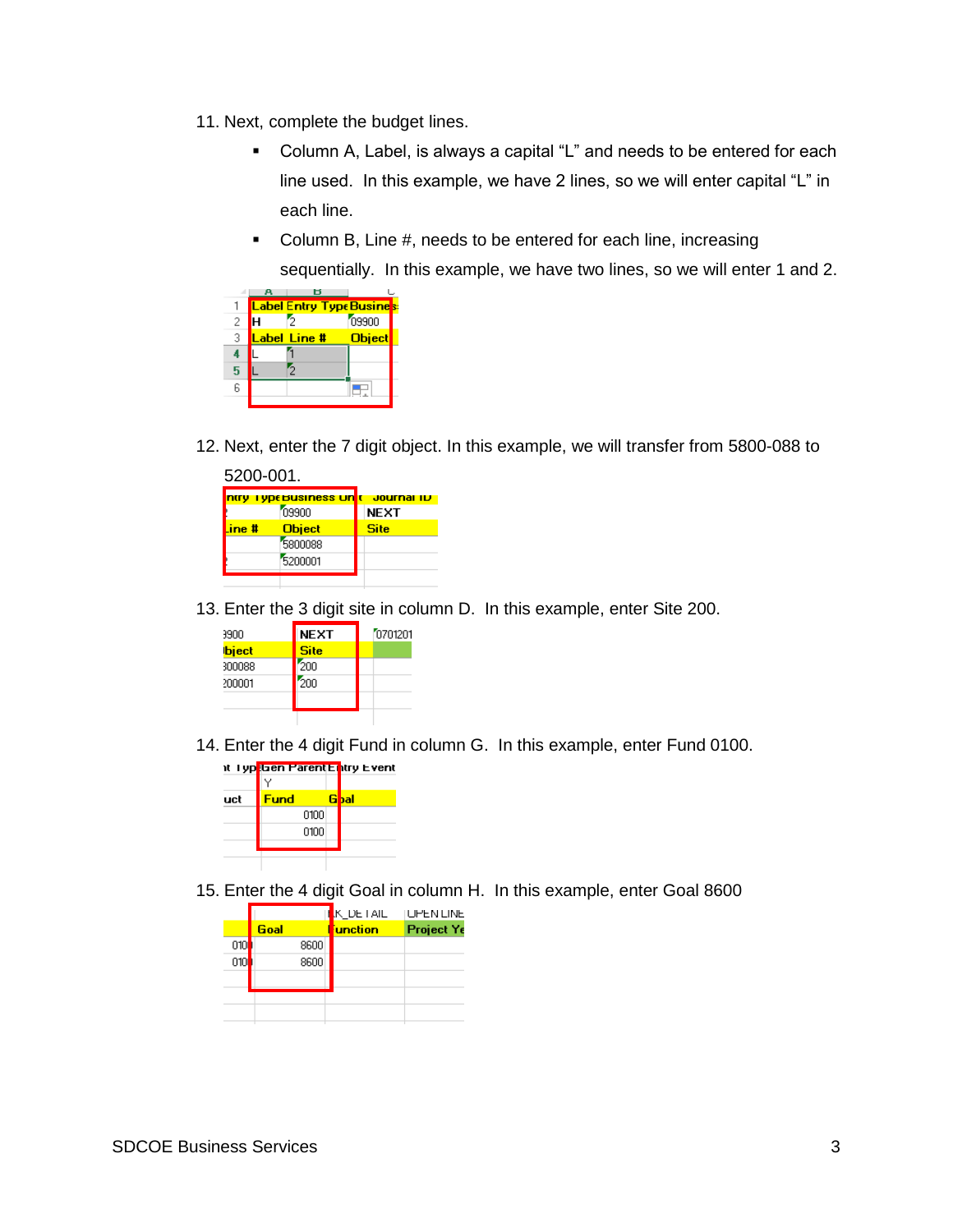16. Enter the 4 digit Function in Column I. In this example enter Function 2100.



- 17. Next, enter the 1 digit Project Year in column J. However, in this example, we do not have a project year so we will leave this blank.
- 18. Enter the 7 digit resource in Column R. In this example, enter 0904204.



19. Enter the Budget Period in column U. This is the 4 digit year. For 2016-17, enter 2017.



20. Enter the Curr Code in column X. This will always be "USD" (US Dollars).



21. Finally, enter the amount(s) in Column X. Make sure not to use commas or decimals. In this example, we are moving \$100 from 5800-088 to 5200-001.

| <b>Code Amount</b> | <b>Reference</b> |
|--------------------|------------------|
| $-100$             |                  |
| 100                |                  |
|                    |                  |

\*\*\*You can also copy and paste data from other spreadsheets, which can be useful with large sets of data.

\*\*\* If copying data from another spreadsheet, be sure to **paste-special-values** into the budget journal template to ensure the proper format.